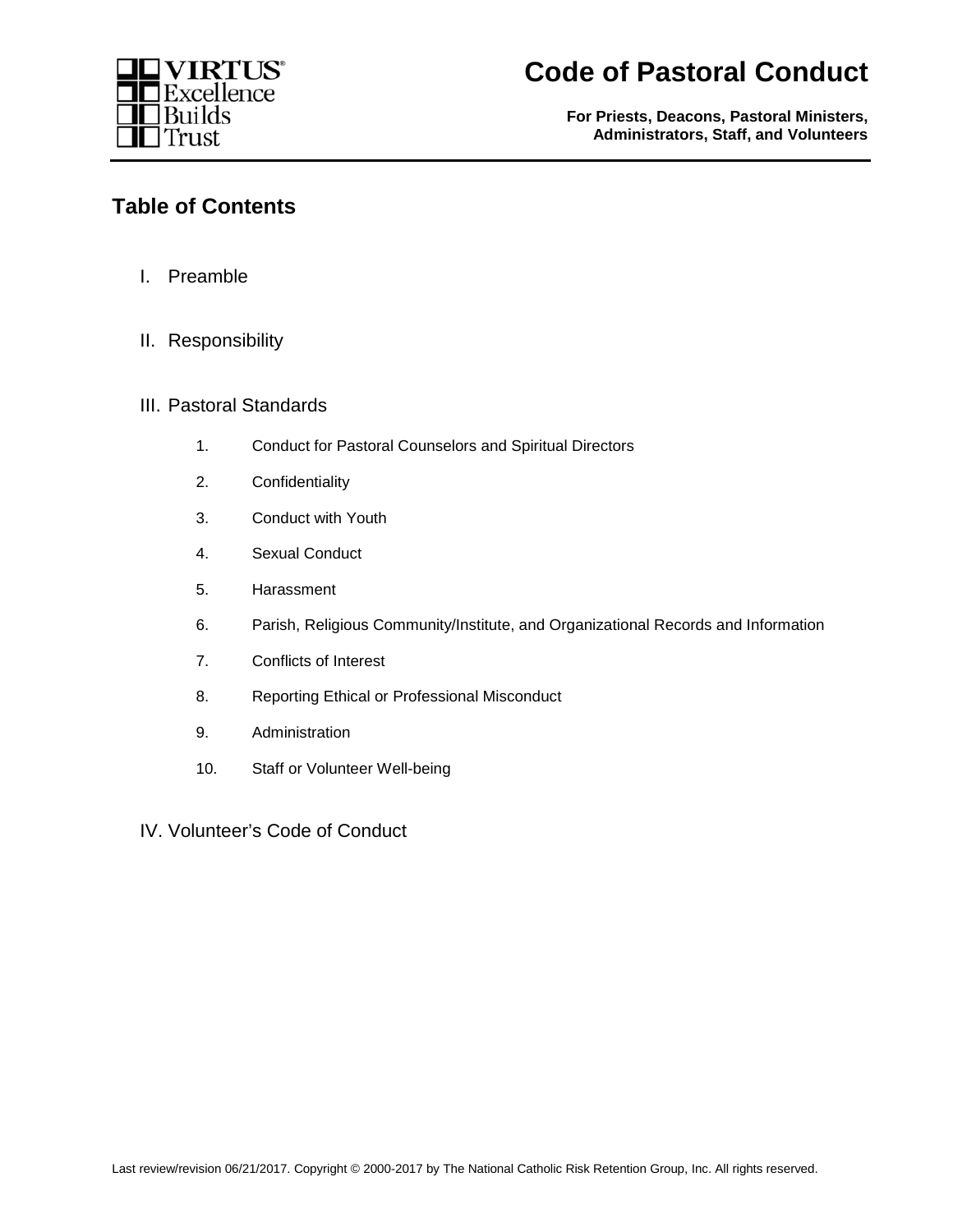

**For Priests, Deacons, Pastoral Ministers, Administrators, Staff, and Volunteers**

### **I. Preamble**

Priests, deacons, pastoral ministers, administrators, staff, and volunteers in our parishes, religious communities/institutes, and organizations must uphold Christian values and conduct. The *Model Code of Pastoral Conduct for Priests, Deacons, Pastoral Ministers, Administrators, Staff, and Volunteers (Code of Pastoral Conduct)* provides a set of standards for conduct in certain pastoral situations.

### **II. Responsibility**

The public and private conduct of clergy, staff, and volunteers can inspire and motivate people, but it can also scandalize and undermine the people's faith. Clergy, staff, and volunteers must, at all times, be aware of the responsibilities that accompany their work. They must also know that God's goodness and grace supports them in their ministry.

Responsibility for adherence to the *Code of Pastoral Conduct* rests with the individual. Clergy, staff, and volunteers who disregard this *Code of Pastoral Conduct* will be subject to remedial action by *the Diocese of Rockville Centre*. Corrective action may take various forms—from a verbal reproach to removal from the ministry—depending on the specific nature and circumstances of the offense and the extent of the harm.

### **III. Pastoral Standards**

#### **1. Conduct for Pastoral Counselors and Spiritual Directors[1](#page-1-0)**

*Pastoral Counselors and Spiritual Directors must respect the rights and advance the welfare of each person.*

- 1.1 Pastoral Counselors and Spiritual Directors shall not step beyond their competence in counseling situations and shall refer clients to other professionals when appropriate.
- 1.2 Pastoral Counselors and Spiritual Directors should carefully consider the possible consequences before entering into a counseling relationship with someone with whom they have a pre-existing relationship (i.e., employee, professional colleague, friend, or other pre-existing relationship). *[See Section 7.2.2]*
- 1.3 Pastoral Counselors and Spiritual Directors should not audiotape or videotape sessions.
- 1.4 Pastoral Counselors and Spiritual Directors must never engage in sexual intimacies with the persons they counsel. This includes consensual and nonconsensual contact, forced physical contact, and inappropriate sexual comments.
- 1.5 Pastoral Counselors and Spiritual Directors shall not engage in sexual intimacies with individuals who are close to the client—such as relatives or friends of the client—when there is a risk of exploitation or potential harm to the client. Pastoral Counselors and Spiritual Directors should presume that the potential for exploitation or harm exists in such intimate relationships.
- 1.6 Pastoral Counselors and Spiritual Directors assume the full burden of responsibility for establishing and maintaining clear, appropriate boundaries in all counseling and counseling-related relationships.

<span id="page-1-0"></span><sup>&</sup>lt;sup>1</sup> Pastoral Counselors and Spiritual Directors: Clergy, staff, and volunteers who provide pastoral, spiritual, and/or therapeutic counseling services to individuals, families, or other groups.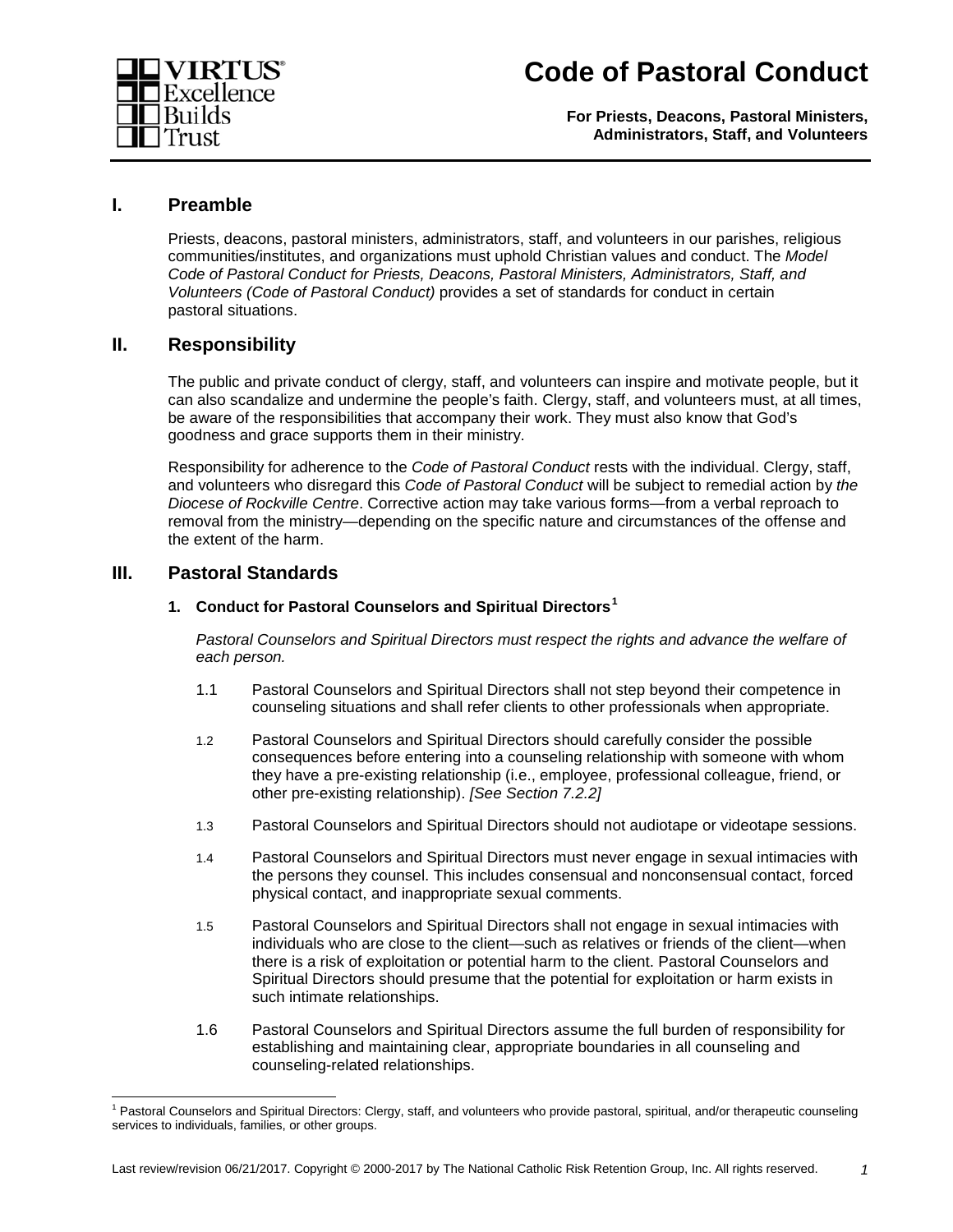



**For Priests, Deacons, Pastoral Ministers, Administrators, Staff, and Volunteers**

- 1.7 Physical contact of any kind (i.e., touching, hugging, holding) between Pastoral Counselors or Spiritual Directors and the persons they counsel can be misconstrued and should be avoided.
- 1.8 Sessions should be conducted in appropriate settings at appropriate times.
	- 1.8.1 No sessions should be conducted in private living quarters.
	- 1.8.2 Sessions should not be held at places or times that would tend to cause confusion about the nature of the relationship for the person being counseled.
- 1.9 Pastoral Counselors and Spiritual Directors shall maintain a log of the times and places of sessions with each person being counseled.

#### **2. Confidentiality**

*Information disclosed to a Pastoral Counselor or Spiritual Director during the course of counseling, advising, or spiritual direction shall be held in the strictest confidence possible.*

- 2.1 Information obtained in the course of sessions shall be confidential, except for compelling professional reasons or as required by law.
	- 2.1.1 If there is clear and imminent danger to the client or to others, the Pastoral Counselor or Spiritual Director may disclose only the information necessary to protect the parties affected and to prevent harm.
	- 2.1.2 Before disclosure is made, if feasible, the Pastoral Counselor or Spiritual Director should inform the person being counseled about the disclosure and the potential consequences.
- 2.2 Pastoral Counselors and Spiritual Directors should discuss the nature of confidentiality and its limitations with each person in counseling.
- 2.3 Pastoral Counselors and Spiritual Directors should keep minimal records of the content of sessions.
- 2.4 Knowledge that arises from professional contact may be used in teaching, writing, homilies, or other public presentations only when effective measures are taken to absolutely safeguard both the individual's identity and the confidentiality of the disclosures.
- 2.5 While counseling a minor, if a Pastoral Counselor or Spiritual Director discovers that there is a serious threat to the welfare of the minor and that communication of confidential information to a parent or legal guardian is essential to the child's health and well-being, the Counselor or Spiritual Director should:
	- Attempt to secure written consent from the minor for the specific disclosure.
	- If consent is not given, disclose only the information necessary to protect the health and well-being of the minor.

Consultation with the appropriate Church supervisory personnel is required before disclosure.

**These obligations are independent of the confidentiality of the confessional. Under no circumstances whatsoever can there be any disclosure—even indirect disclosure—of information received through the confessional.**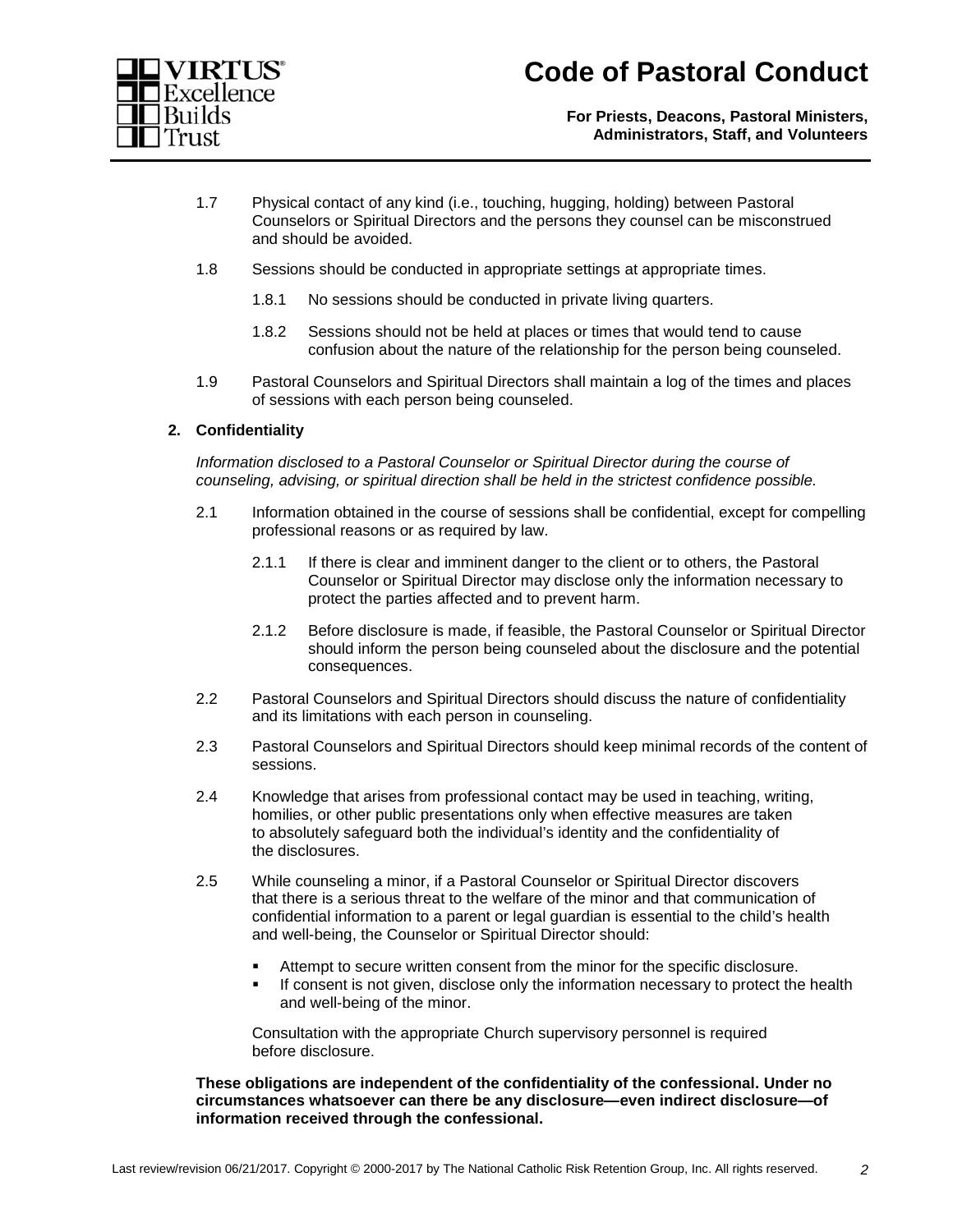

**For Priests, Deacons, Pastoral Ministers, Administrators, Staff, and Volunteers**

#### **3. Conduct With Youth**

*Clergy, staff, and volunteers working with youth shall maintain an open and trustworthy relationship between youth and adult supervisors.*

- 3.1 Clergy, staff, and volunteers must be aware of their own and others' vulnerability when working alone with youth. Use a team approach to managing youth activities.
- 3.2 Physical contact with youth can be misconstrued and should occur (a) only when completely nonsexual and otherwise appropriate, and (b) never in private.
- 3.3 Clergy, staff, and volunteers should refrain from (a) the illegal possession and/or illegal use of drugs and/or alcohol at all times, and (b) the use of alcohol when working with youth.
- 3.4 Clergy should not allow individual young people to stay overnight in the cleric's private accommodations or residence.
- 3.5 Staff and volunteers should not provide shared, private, overnight accommodation for individual young people including, but not limited to, accommodations in any Churchowned facility, private residence, hotel room, or any other place where there is no other adult supervision present.
	- 3.5.1 In rare, emergency situations, when accommodation is necessary for the health and well-being of the youth, the clergy, staff, or volunteer should take extraordinary care to protect all parties from the appearance of impropriety and from all risk of harm.
	- 3.5.2 Use a team approach to managing emergency situations.

#### **4. Sexual Conduct**

*Clergy, staff, and volunteers must not, for sexual gain or intimacy, exploit the trust placed in them by the faith community.*

- 4.1 Clergy, religious, staff, and volunteers who are committed to a celibate lifestyle are called to be an example of celibate chastity in all relationships at all times.
- 4.2 Staff and volunteers who provide pastoral counseling or spiritual direction services must avoid developing inappropriately intimate relationships with minors, other staff, or parishioners. Staff and volunteers must behave in a professional manner at all times.
- 4.3 No clergy, staff, or volunteer may exploit another person for sexual purposes.
- 4.4 Allegations of sexual misconduct should be taken seriously and reported to the Diocesan Office for the Protection of Children and Young People (516-678-5800 Ext. 573) and to civil authorities if the situation involves a minor.

*The Diocese of Rockville Centre* procedures will be followed to protect the rights of all involved.

4.5 Clergy, staff, and volunteers should review and know the contents of the child abuse regulations and reporting requirements for the state of New York and should follow those mandates.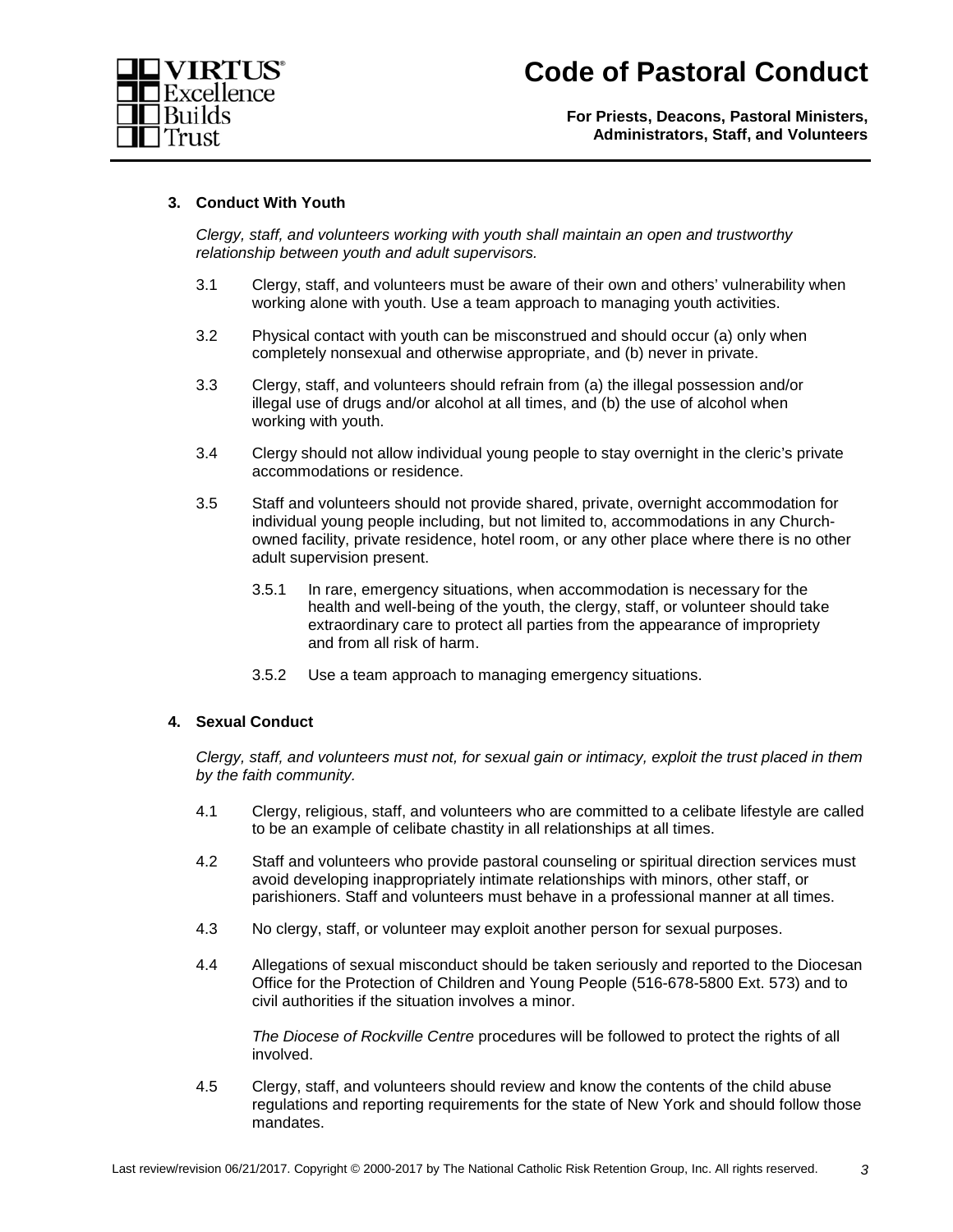



**For Priests, Deacons, Pastoral Ministers, Administrators, Staff, and Volunteers**

#### **5. Harassment**

*Clergy, staff, and volunteers must not engage in physical, psychological, written, or verbal harassment of staff, volunteers, or parishioners and must not tolerate such harassment by other Church staff or volunteers.*

- 5.1 Clergy, staff, and volunteers shall provide a professional work environment that is free from physical, psychological, written, or verbal intimidation or harassment.
- 5.2 Harassment encompasses a broad range of physical, written, or verbal behavior, including without limitation the following:
	- Physical or mental abuse.
	- **Racial insults.**
	- **Derogatory ethnic slurs.**
	- Unwelcome sexual advances or touching.
	- **Sexual comments or sexual jokes.**
	- Requests for sexual favors used as:
		- a condition of employment, or
		- to affect other personnel decisions, such as promotion or compensation.
	- Display of offensive materials.
- 5.3 Harassment can be a single severe incident or a persistent pattern of behavior where the purpose or the effect is to create a hostile, offensive, or intimidating work environment.
- 5.4 Allegations of harassment should be taken seriously and reported immediately to the *Diocesan Office for the Protection of Children and Young People*.
- 5.5 *The Diocese of Rockville Centre* procedures will be followed to protect the rights of all involved.

#### **6. Parish, Religious Community/Institute, and Organizational Records and Information**

*Confidentiality will be maintained in creating, storing, accessing, transferring, and disposing of parish, religious community/institute, or organizational records.*

- 6.1 Sacramental records shall be regarded as confidential. When compiling and publishing parish, religious community/institute, or organization statistical information from these records, great care must be taken to preserve the anonymity of individuals.
- 6.2 Most sacramental records older than 70 years are open to the public.
	- 6.2.1 Information regarding adoption and legitimacy remains confidential, regardless of age.
	- 6.2.2 Only staff members who are authorized to access the records and supervise their use shall handle requests for more recent records.
- 6.3 Parish, religious community/institute, or organization financial records are confidential unless review is required by *the diocese, a supervising institution* or *an appropriate government agency.* Contact the *financial oversight department of the diocese or supervising institution* upon receipt of any request for release of financial records.
- 6.4 Individual contribution records of the parish, religious community/institute, or organization shall be regarded as private and shall be maintained in strictest confidence.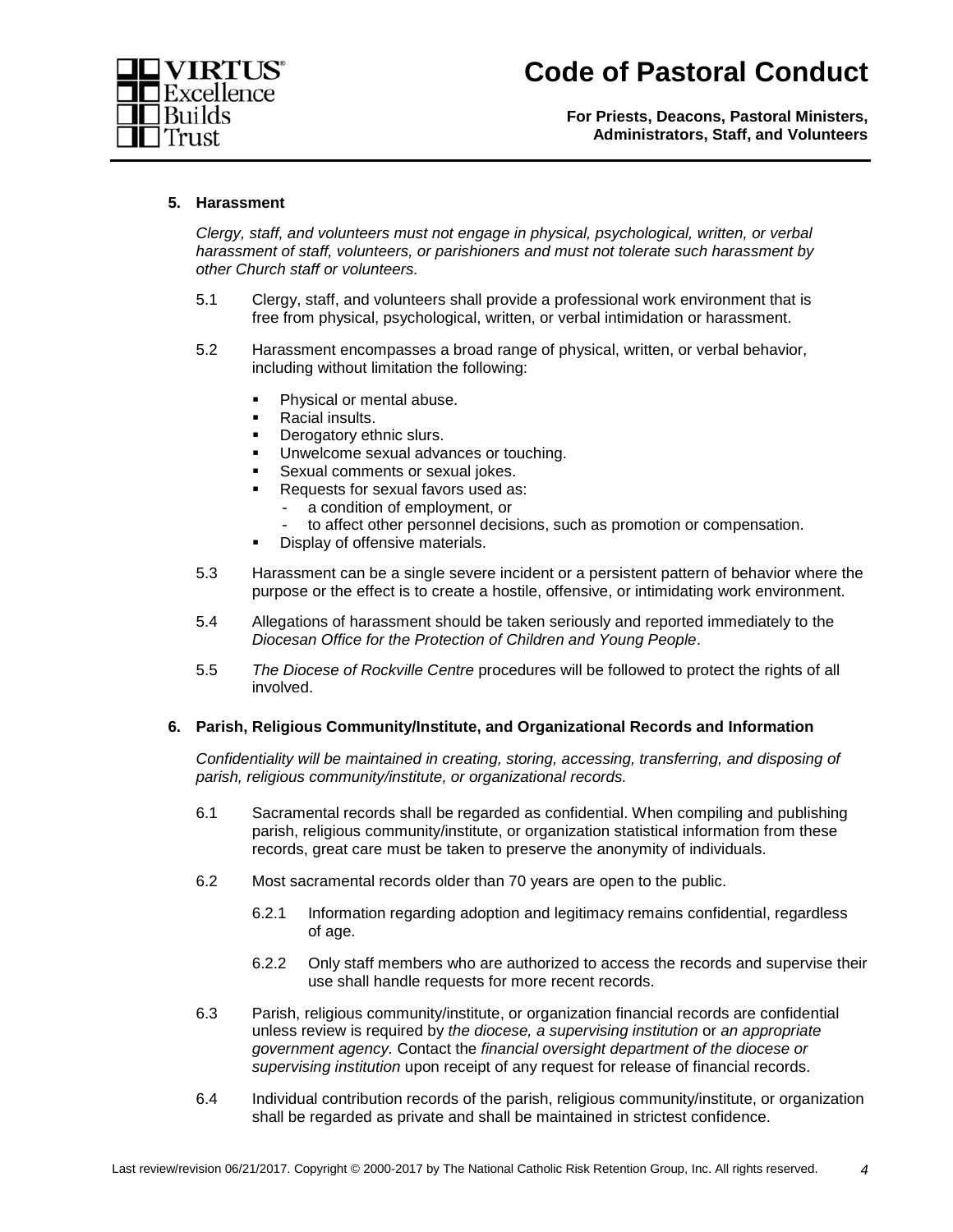

**For Priests, Deacons, Pastoral Ministers, Administrators, Staff, and Volunteers**

#### **7. Conflicts of Interest**

*Clergy, staff, and volunteers should avoid situations that might present a conflict of interest. Even the appearance of a conflict of interest can call integrity and professional conduct into question.*

- 7.1 Clergy, staff, and volunteers should disclose all relevant factors that potentially could create a conflict of interest.
- 7.2 Clergy, staff, and volunteers should inform all parties when a real or potential conflict of interest arises. Resolution of the issues must protect the person receiving ministry services.
	- 7.2.1 No clergy, staff, or volunteer should take advantage of anyone to whom they are providing services in order to further their personal, religious, political, or business interests.
	- 7.2.2 Pastoral counselors should not provide counseling services to anyone with whom they have a business, professional, or social relationship. When this is unavoidable, the client must be protected. The counselor must establish and maintain clear, appropriate boundaries.
	- 7.2.3 When pastoral counseling or spiritual direction services are provided to two or more people who have a relationship with each other, the Pastoral Counselor or Spiritual Director must:
		- **Clarify with all parties the nature of each relationship,**
		- Anticipate any conflict of interest,
		- Take appropriate actions to eliminate the conflict, and
		- Obtain from all parties written consent to continue services.
- 7.3 Conflicts of interest may also arise when a Pastoral Counselor's or Spiritual Director's independent judgment is impaired by:
	- Prior dealings,
	- Becoming personally involved, or
	- Becoming an advocate for one (person) against another.

In these circumstances, the Pastoral Counselor or Spiritual Director shall advise the parties that he or she can no longer provide services and refer them to another Pastoral Counselor or Spiritual Director.

#### **8. Reporting Ethical or Professional Misconduct**

*Clergy, staff, and volunteers have a duty to report their own ethical or professional misconduct and the misconduct of others.*

8.1 Clergy, staff, and volunteers must hold each other accountable for maintaining the highest ethical and professional standards. When there is an indication of illegal actions by clergy, staff, or volunteers, you should notify the proper civil authorities immediately, your supervisor, and the Diocesan Office for the Protection of Children and Young People.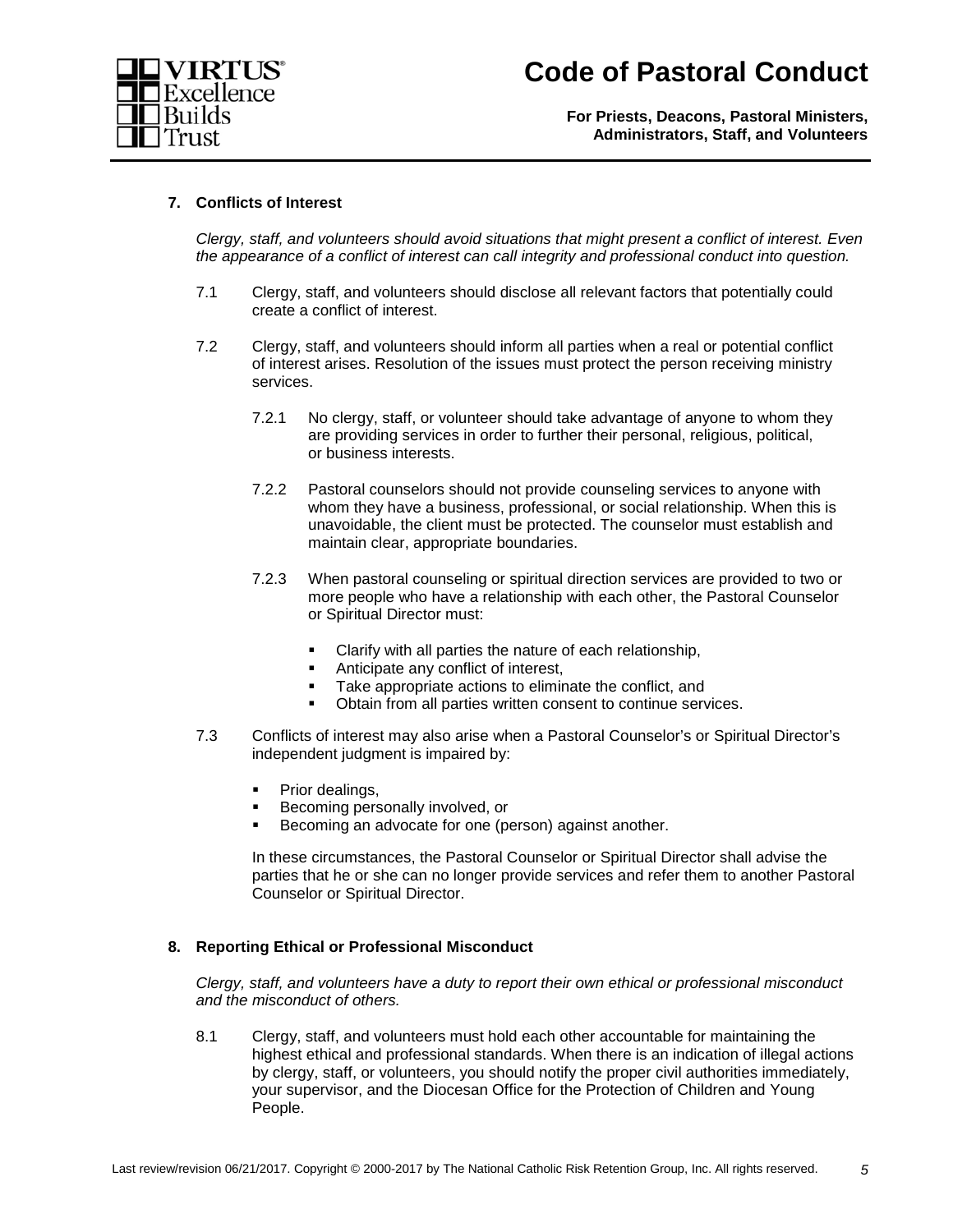

**For Priests, Deacons, Pastoral Ministers, Administrators, Staff, and Volunteers**

- 8.2 When an uncertainty exists about whether a situation or course of conduct violates this *Code of Pastoral Conduct* or other religious, moral, or ethical principles, consult with:
	- Peers.
	- Others knowledgeable about ethical issues, or
	- The Chancery office of the Diocese of Rockville Centre.
- 8.3 When it appears that a member of clergy, a staff member, or a volunteer has violated this *Code of Pastoral Conduct* or other religious, moral, or ethical principles:
	- Report the issue to a supervisor or next higher authority, or
	- Refer the matter directly to the Diocesan Office for the Protection of Children and Young People (516-678-5800 Ext. 573).
- 8.4 The obligation of Pastoral Counselors and Spiritual Directors to report client misconduct is subject to the duty of confidentiality. However, any agreement or duty to maintain confidentiality must yield to the need to report misconduct that threatens the safety, health, or well-being of any of the persons involved except as provided for in Section 2.6

#### **9. Administration**

*Employers and supervisors shall treat clergy, staff, and volunteers justly in the day-to-day administrative operations of their ministries.*

- 9.1 Personnel and other administrative decisions made by clergy, staff, and volunteers shall meet civil and canon law obligations and also reflect Catholic social teachings and this *Code of Pastoral Conduct*.
- 9.2 No clergy, staff, or volunteer shall use his or her position to exercise unreasonable or inappropriate power and authority.
- 9.3 Each volunteer providing service to children and youth must read and sign the Volunteer Code of Conduct before providing services.

#### **10. Staff or Volunteer Well-being**

*Clergy, staff, and volunteers have the duty to be responsible for their own spiritual, physical, mental, and emotional health.*

- 10.1 Clergy, staff, and volunteers should be aware of warning signs that indicate potential problems with their own spiritual, physical, mental, and/or emotional health.
- 10.2 Clergy, staff, and volunteers should seek help immediately whenever they notice behavioral or emotional warning signs in their own professional and/or personal lives.
- 10.3 Clergy, staff, and volunteers must address their own spiritual needs. Support from a Spiritual Director is highly recommended.
- 10.4 Inappropriate or illegal use of alcohol and drugs is prohibited.